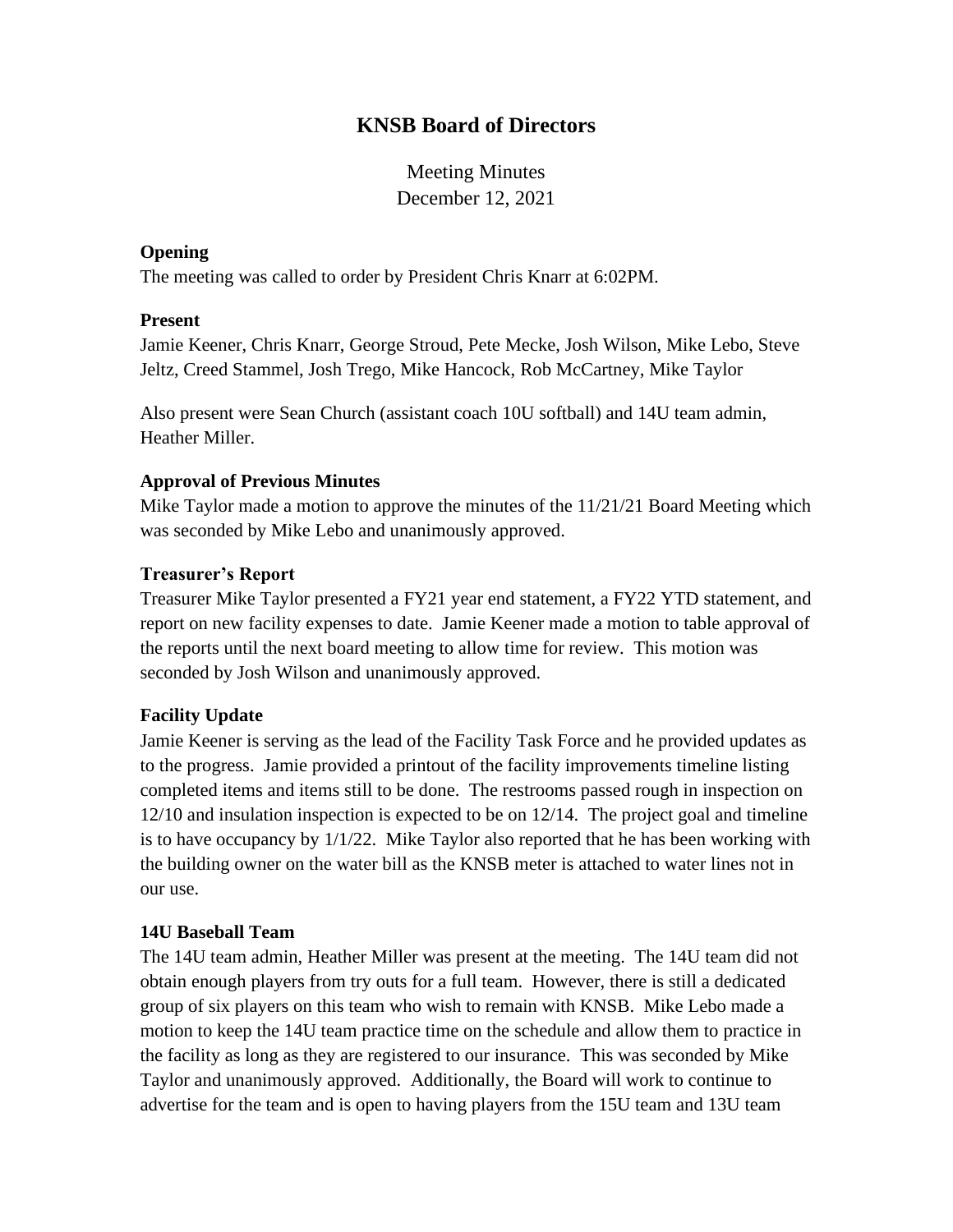play with the 14U team as appropriate. Lastly, Mike Taylor made a motion to leave the 14U team account open with Heather Miller as administrator. This was seconded by Mike Lebo and unanimously approved.

# **2021 Facility Fees**

Coaches of the 17U Red (Class of 2023/24) team expressed concern over the lack of time available in the facility in 2021. Chris Knarr will reach out to the parents of this team. As the facility opens, Board members will welcome each team for their first practice. The goal is to provide communication about what the organization has accomplished in 2021 and plans for the future. Pete Mecke will work on distributing talking points for the Board members for these meetings.

# **Committee Structure**

The Board discussed staffing Committees to support the organization and ensure that progress continues to be made in implementing initiatives identified in the strategic plan. Each committee will receive a charter and be responsible for reporting their progress back to the Board. The following committees and Board member assignments were established:

Operations: George Stroud, Chris Knarr, Creed Stammel, Pete Mecke

Finance: Josh Trego, Mike Taylor, Jamie Keener

Player Development: Mike Lebo, Steve Jeltz, Mike Hancock, Rob McCartney, Josh Wilson, Scott Davenport, Pete Mecke

A motion was made by Chris Knarr for George Stroud to chair the Organization Committee. This was seconded by Jamie Keener and unanimously approved. Josh Wilson made a motion for Josh Trego to chair the Finance Committee. This was seconded by Jamie Keener and unanimously approved. Mike Taylor made a motion for Mike Lebo to chair the Player Development Committee. This was seconded by Josh Trego and unanimously approved.

# **Uniform Updates**

Josh Wilson reported that the uniform store is closed. He had sent reminders to all teams still needing uniforms prior to the store closing. If necessary, the store can be reopened in the Spring.